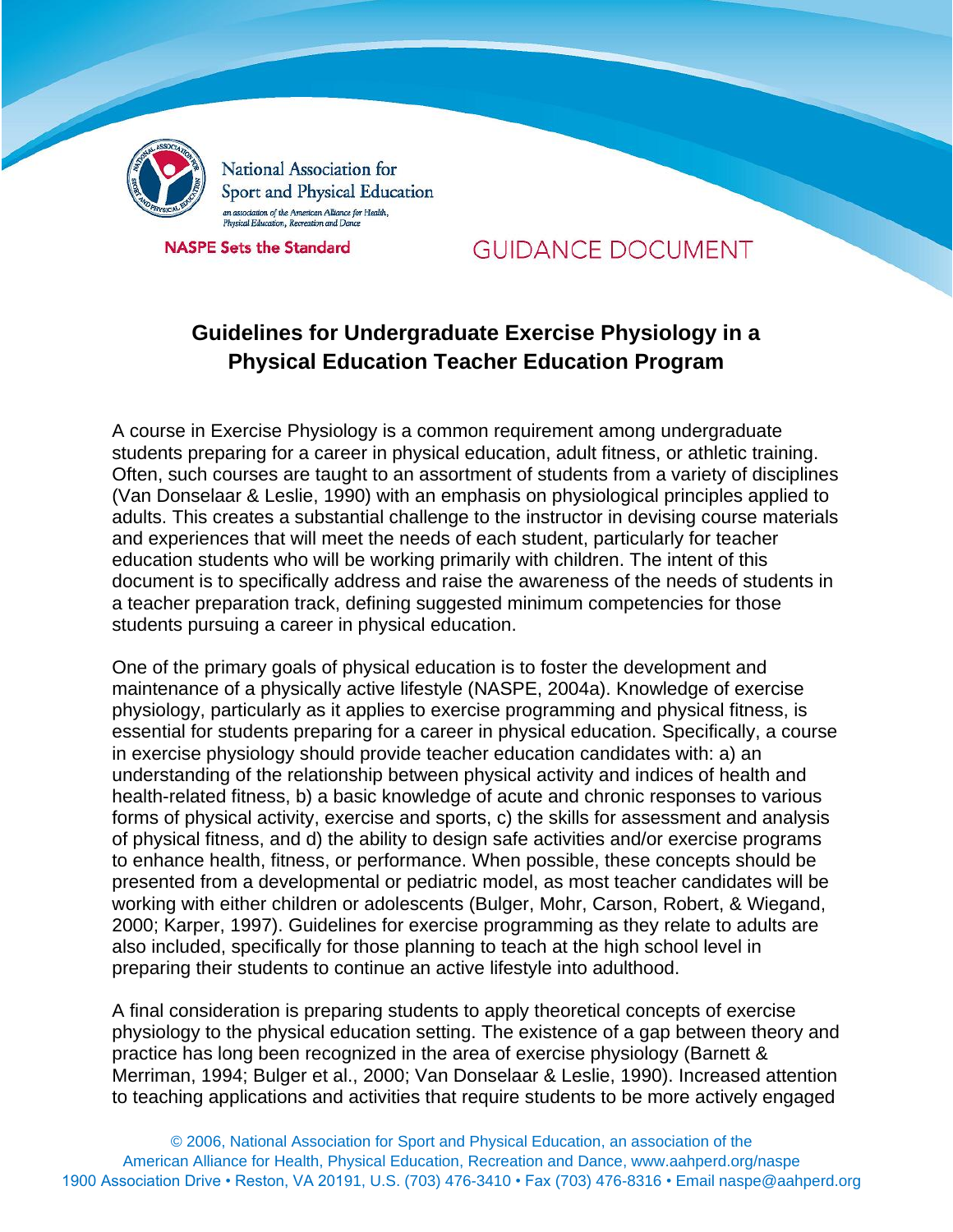in the learning of exercise-related concepts may help to bridge this gap. Examples of such activities might include, but are not limited to, case studies, laboratory exercises, fitness assessments, exercise program design, and problem-based activities. When possible, students should be given the opportunity to work directly with children in applying these concepts (Bulger et al., 2000).

#### **Prerequisite**

The prerequisite knowledge recommended for an undergraduate course in exercise physiology would include an understanding of the structure and function of the skeletal, muscular, nervous, cardiovascular, respiratory, and endocrine systems. This type of information is generally found in an Anatomy and Physiology course.

### **Guidelines (Minimum Exit Outcomes)**

These outcomes are stated to be consistent with the phrase "The students will be expected to…".

## **A. Basic Concepts in Exercise Physiology**

- 1. Understand the distinction among the terms physical activity, exercise and physical fitness.
- 2. Identify and describe the health related components of physical fitness (cardiorespiratory endurance, muscular strength and endurance, flexibility, body composition).
- 3. Demonstrate knowledge regarding the relationships between factors involved in growth/maturation and physical activity (effects of growth on fitness, effects of regular physical activity on growth).
- 4. Understand the gender-related differences in fitness that occur at the onset of adolescence.
- 5. Describe the relationship between regular physical activity and various indices of health in children, adolescents and adults. Demonstrate a basic understanding of coronary artery disease and how long term physical activity moderates selected risk factors for heart disease (blood pressure, cholesterol, diabetes, obesity).
- 6. Explain current recommendations for physical activity in adults (Surgeon General's Report on Physical Activity, 1996), as well as recommendations for age appropriate activities for children (NASPE, 2004b).
- 7. Apply basic training principles (specificity, overload, progression, periodization, individual differences, warm-up, cool-down) in the design of safe exercise programs for developing health, physical fitness or athletic performance.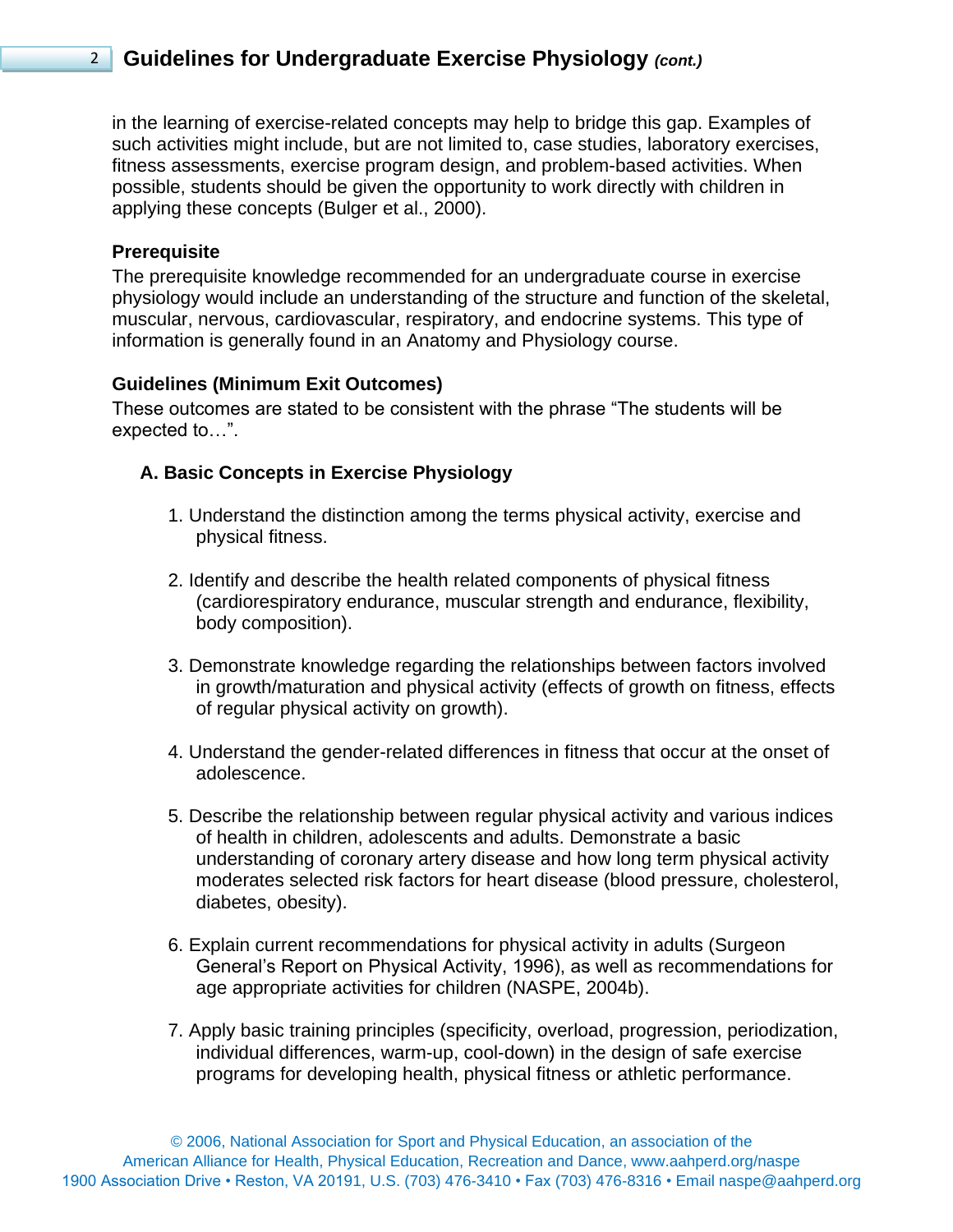- 8. Demonstrate proficiency in leading group exercise with a variety of formats (traditional, step, muscle conditioning, flexibility).
- 9. Utilize strategies to facilitate behavior change and promote exercise adherence (goal setting, intrinsic and extrinsic motivation, journals/logs, social support, environmental determinants of physical activity).

### **B. Metabolic Concepts**

- 1. Understand the energy continuum (ATP, creatine phosphate, anaerobic glycolysis, oxidative pathways) and how each metabolic pathway relates to various forms of exercise.
- 2. Describe the role of carbohydrates, fats, and proteins as fuels for aerobic and anaerobic metabolism. Understand the importance of maintaining proper hydration before, during and after exercise.
- 3. Describe the metabolic characteristics of children and how differences in the energy continuum (compared to adults) relate to patterns of childhood activity.
- 4. Evaluate and interpret anaerobic or short-burst fitness in children and adolescents (sprints, vertical jump test, Wingate bike test).
- 5. Administer field estimates of physical activity / energy expenditure (activity recall, pedometers, accelerometers).
- 6. Identify and explain factors that are associated with maximal exercise performance (VO<sub>2</sub> max, lactate threshold, economy of effort, gender, age) and

fatigue (depletion of fuel, accumulation of lactic acid / H<sup>+</sup>, neuromuscular failure).

- 7. Describe metabolic adaptations that take place in response to regular exercise training.
- 8. Utilize assessment data and apply basic training principles to enhance bioenergetics.

### **C. Cardiorespiratory Concepts**

- 1. Describe cardiovascular and respiratory responses to acute exercise in children and adults.
- 2. Recognize developmental changes that take place in the cardiovascular and respiratory systems during childhood and adolescence.
- 3. Assess cardiorespiratory endurance through field testing (1-mile run, 9-min

© 2006, National Association for Sport and Physical Education, an association of the American Alliance for Health, Physical Education, Recreation and Dance, www.aahperd.org/naspe 1900 Association Drive • Reston, VA 20191, U.S. (703) 476-3410 • Fax (703) 476-8316 • Email naspe@aahperd.org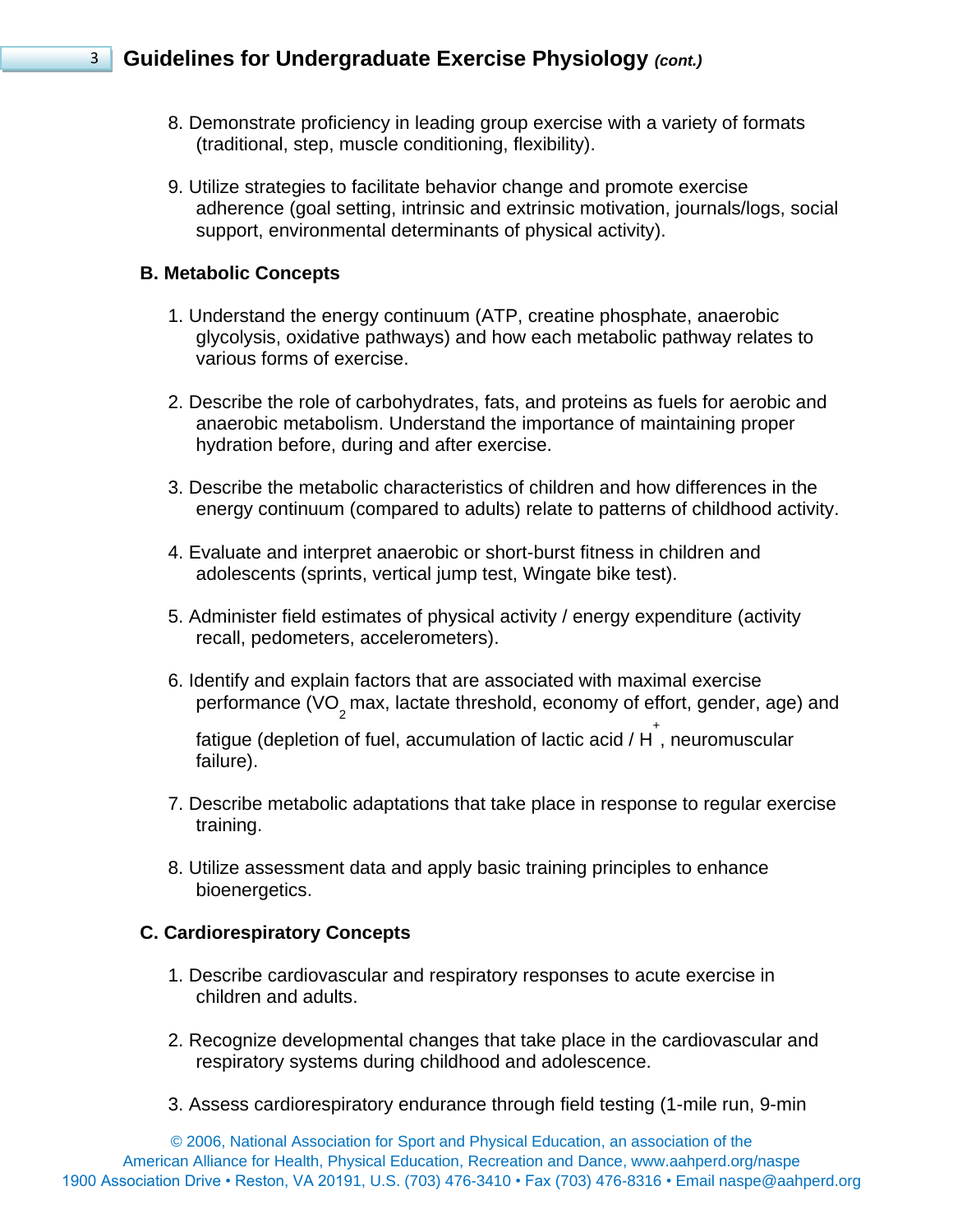run, pacer test) and demonstrate competency in evaluating and applying that information in the development or modification of a conditioning program.

- 4. Compare cardiovascular/respiratory adaptations to regular exercise in children and adults.
- 5. Apply the FITT (frequency, intensity, time, type) principle and compute target heart rate zone in the design of exercise programs to enhance cardiorespiratory fitness.
- 6. Monitor intensity during the warm-up, primary activity, and cool-down components of an aerobic exercise session (heart rate, rating of perceived exertion - RPE).
- 7. Understand thermoregulatory responses to hot and cold environments in children/adolescents and apply safety principles accordingly.

#### **D. Neuromuscular/Skeletal Concepts**

- 1. Describe the mechanics of muscular contraction from depolarization of the motor neuron through the sliding filament theory.
- 2. Understand the influence of growth and development on neuromuscular function (muscular strength/endurance, flexibility).
- 3. Assess and evaluate muscular strength and muscular endurance in children and adolescents (10RM, abdominal curl-ups, push-ups].
- 4. Identify neuromuscular adaptations to resistance training in children and adults.
- 5. Apply the basic training principles with consideration to safety and proper supervision to enhance muscular fitness in children and adults. Understand how different combinations of training load, repetitions, sets, and rest intervals yield enhanced muscular performance relative to muscular strength, muscular endurance and muscular power. Display competency in utilizing a variety of resistance equipment (weights, resistance bands, stability balls, body weight) to strengthen the major muscle groups.
- 6. Recognize the effects and risks of ergogenic aids (anabolic steroids, creatine, caffeine) on health and performance.
- 7. Demonstrate knowledge regarding the effects of exercise training on bone density from childhood to early adulthood and prescribe exercise that would optimize the development of peak bone density.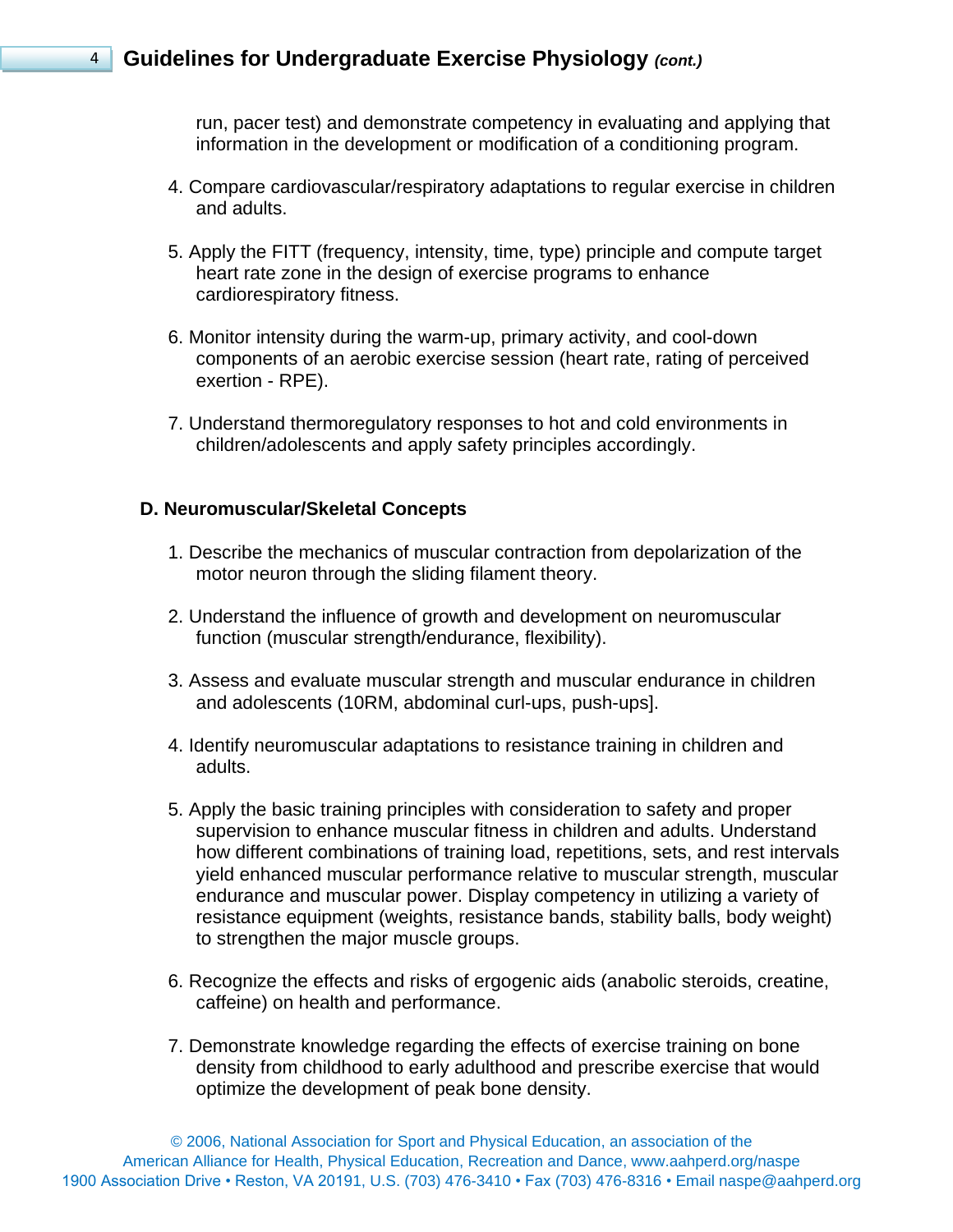- 8. Understand the reflex actions related to activation of the muscle spindle and golgi tendon organ.
- 9. Evaluate flexibility of children and adolescents with an understanding of safety and validity issues concerning selected assessments (sit and reach).
- 10. Utilize appropriate/safe stretching exercises and employ proper stretching technique (type, intensity, duration, repetitions, frequency) to improve or maintain flexibility.

## **E. Concepts in Body Composition**

- 1. Recognize the physical, psychological, social and health implications of obesity in childhood and the long-term health consequences of obesity tracking into adulthood.
- 2. Demonstrate knowledge concerning the prevalence of obesity in youth and understand the multiple factors contributing to obesity in children and adolescents.
- 3. Understand the components of body composition (lean body mass, body fat) and assess markers of obesity and body composition in children and adolescents (body mass index and CDC BMI percentiles for children and adolescents, waist to hip ratio, skinfolds).
- 4. Exhibit a thorough understanding of weight management concepts (proper nutrition, physical activity, behavior modification).
- 5. Tailor exercise programming to meet the individual needs of overweight and obese students.
- 6. Explain the concept of optimal weight for athletic performance and acknowledge the dangers of excessive weight loss and excessive training.
- 7. Identify symptoms of eating disorders (anorexia, binge eating disorder, bulimia, muscle dysmorphia) and appropriate individuals/agencies for referral.

**Note:** The list of minimum outcomes for teacher preparation students related to exercise physiology is extensive. Faculty may find it difficult to include all of these competencies in a single course of undergraduate exercise physiology, particularly if the course is taught to a variety of students from different areas of specialization (adult fitness, athletic training, teacher preparation). Many of the suggested outcomes could be infused into other courses within the teacher preparation curriculum, and would not necessarily be included in exercise physiology.

#### **Faculty**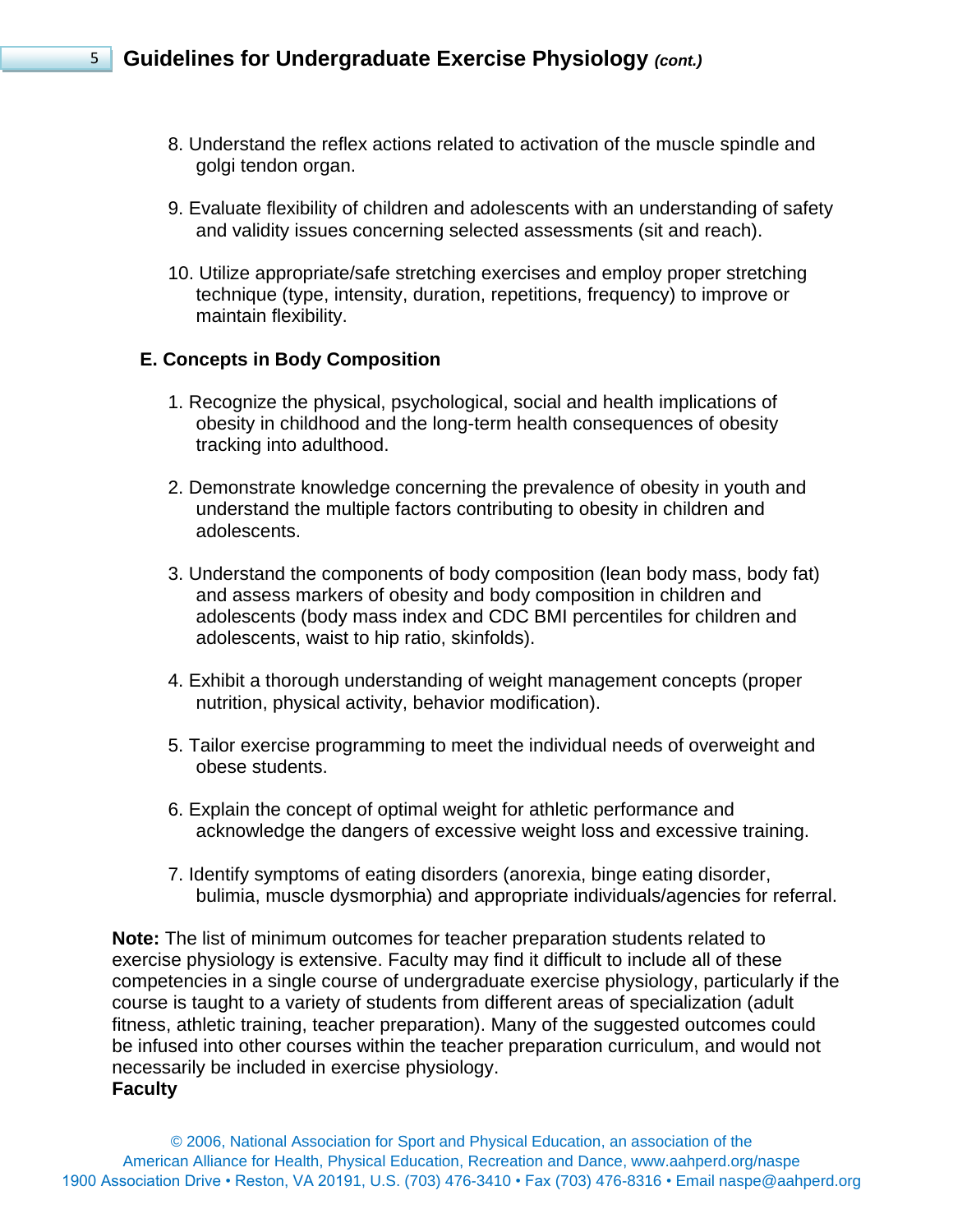Teachers of undergraduate courses in exercise physiology should have a doctoral degree and a specialization in exercise physiology or closely related field. Collaboration with faculty in teacher education is strongly encouraged to promote integration of exercise physiology content with instructional strategies.

### **Facilities and Equipment**

To facilitate attainment of the minimum suggested competencies a structured laboratory component should be incorporated into the course. The instructor and students should have access to an exercise physiology laboratory with an array of equipment to evaluate fitness and physiological responses to exercise. Additional facilities, such as a gymnasium, weight room, and outdoor track, would provide an appropriate setting for many of the field tests often used in physical education. Minimum and desirable equipment to facilitate learning is listed below.

### **A. Minimal Equipment for Laboratory Experiences**

- 1. Anatomical charts and models
- 2. Medical balance scale (body weight and height)
- 3. Tape measures, skinfold calipers
- 4. Stop watches
- 5. Laboratory clock with second hand
- 6. Monark cycle ergometers
- 7. Metronome
- 8. Blood pressure cuffs, sphygmomanometers, stethoscopes
- 9. Goniometers, sit and reach box, rulers
- 10. Resistance exercise equipment: dumbbells, therabands, stability balls
- 11. Pedometers

#### **B. Desirable Equipment for Laboratory Experiences**

- 1. Treadmill
- 2. Bioelectrical impedance machine
- 3. EMG equipment
- 4. Polar HR monitors
- 5. Accelerometers
- 6. Metabolic cart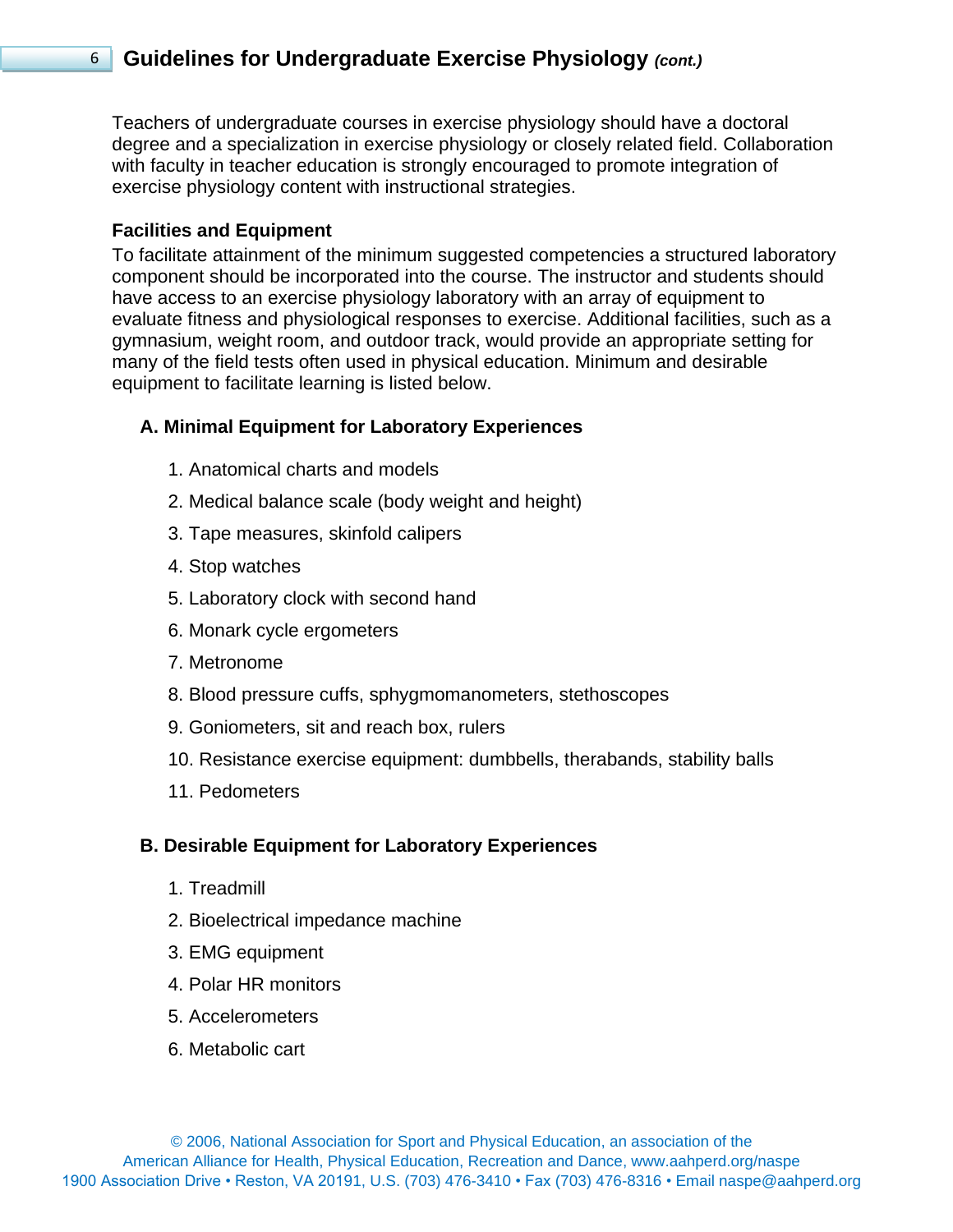### **References**:

- Barnett, B.E., & Merriman, W.J. (1994). Knowledge of physical fitness in prospective physical education teachers. *Physical Educator*, 51, 74-77.
- Bulger, S.M., Mohr, D.J., Carson, L.M., Robert, D.L., & Wiegand, R.L. (2000). Preparing prospective physical educators in exercise physiology. *Quest*, 52, 166-185.
- Karper, W.B. (1997). Exercise physiology course content Is it practical for most teachers? *Journal of Physical Education, Recreation and Dance*, 68(2), 46-48.
- National Association for Sport and Physical Education. (2004a). Moving into the Future: National Standards for Physical Education (2nd ed). Reston, VA: NASPE Publications.
- National Association for Sport and Physical Education. (2004b). Physical Activity for Children: A Statement of Guidelines for Children Ages 5-12 (2nd ed). Reston, VA: NASPE Publications.
- U.S. Department of Health and Human Services. (1996). *Physical Activity and Health: A Report of the Surgeon General*. Atlanta, GA: Centers for Disease Control and Prevention.
- Van Donselaar, L., & Leslie, D.K. (1990). Current and recommended preparation of physical education teachers in exercise physiology. *Physical Educator*, 47, 209-216.

## **Additional Resources:**

- Atler, J.B. (2003). Exercise Physiology. In B.S. Mohnsen (Ed.), *Concepts and Principles of Physical Education: What Every Student Needs to Know* (pp. 143-203). Reston, VA: NASPE Publications.
- Bulger, S.M. (2004). Modified delphi investigation of exercise science in physical education teacher education. *Dissertation Abstracts International,* 65, 12A. (UMI No. 3159326). Manuscript submitted for publication.
- Malina, R.M., Bouchard, C., & Bar-Or, O. (2004). *Growth, Maturation, and Physical*  Activity (2nd ed.). Champaign, IL: Human Kinetics.
- McKenzie, T.L. (2003). Health-Related Physical Education: Physical Activity, Fitness, and Wellness. In Silverman, S.J., & Ennis, C.D. (Eds.), Student Learning in Physical Education: Applying Research to Enhance Instruction (pp. 207-226). Champaign, IL: Human Kinetics.
- Plowman, S.A., & Smith D.L. (2003). Exercise Physiology for Health, Fitness, and Performance (2nd ed). San Francisco, CA: Benjamin Cummings.